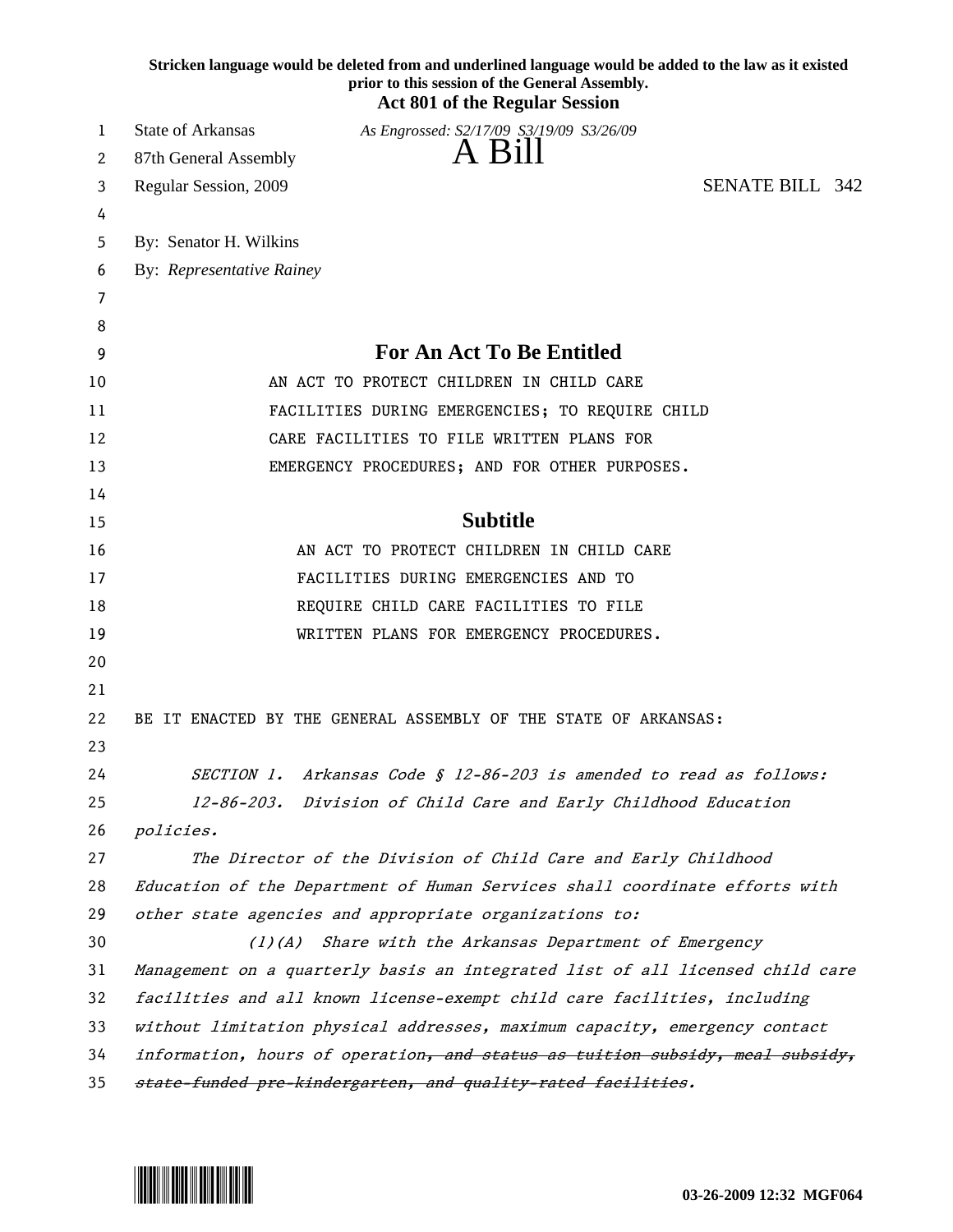| 1  | The integrated list is to be sorted by county;<br>(B)                          |
|----|--------------------------------------------------------------------------------|
| 2  | (2) Identify designated emergency shelters, including without                  |
| 3  | limitation local shelters and mass evacuation shelters, in proximity to all    |
| 4  | <i>licensed child care facilities and all known license-exempt facilities,</i> |
| 5  | identify three (3) designated shelters in closest proximity to each child      |
| 6  | eare facility, and notify each child care facility annually of the locations   |
| 7  | of those shelters;                                                             |
| 8  | (3) Coordinate efforts to notify the state emergency management                |
| 9  | agency of the estimated number of children in child care facilities who could  |
| 10 | be evacuated to each shelter;                                                  |
| 11 | (4) Require all licensed child care facilities to notify parents               |
| 12 | annually of the shelters designated by the Division of Child Care and Early    |
| 13 | Childhood Education of the Department of Human Services as being in closest    |
| 14 | proximity to those facilities;                                                 |
| 15 | (5)(2) Include early childhood emergency preparedness courses                  |
| 16 | and workshops that address specific risk factors and evacuation procedures in  |
| 17 | particular geographic areas among approved courses and workshops for meeting   |
| 18 | requirements for in-service training for licensed child care providers in      |
| 19 | those geographic areas; and                                                    |
| 20 | (6)(3) Incorporate specific indicators of emergency                            |
| 21 | preparedness, linked to specific disaster risk factors in providers'           |
| 22 | geographic areas, into each level of any quality ratings above minimum         |
| 23 | <i>licensing standards; and</i>                                                |
| 24 | $(4)$ (A) Require a child care facility to have a written plan for             |
| 25 | evacuation in the event of fire, natural disaster, or other threatening        |
| 26 | situation that may pose a health or safety hazard to the children in the       |
| 27 | child care facility;                                                           |
| 28 | Require the plan to include without limitation:<br>(B)                         |
| 29 | A designated relocation site and evacuation<br>(i)                             |
| 30 | route;                                                                         |
| 31 | Procedures for notifying parents of the<br>(iii)                               |
| 32 | relocation and ensuring family reunification;                                  |
| 33 | (iii) Procedures to address the needs of individual                            |
| 34 | children, including children with special needs;                               |
| 35 | Instructions relating to the training of staff<br>(iv)                         |
| 36 | or the reassignment of staff duties, as appropriate;                           |